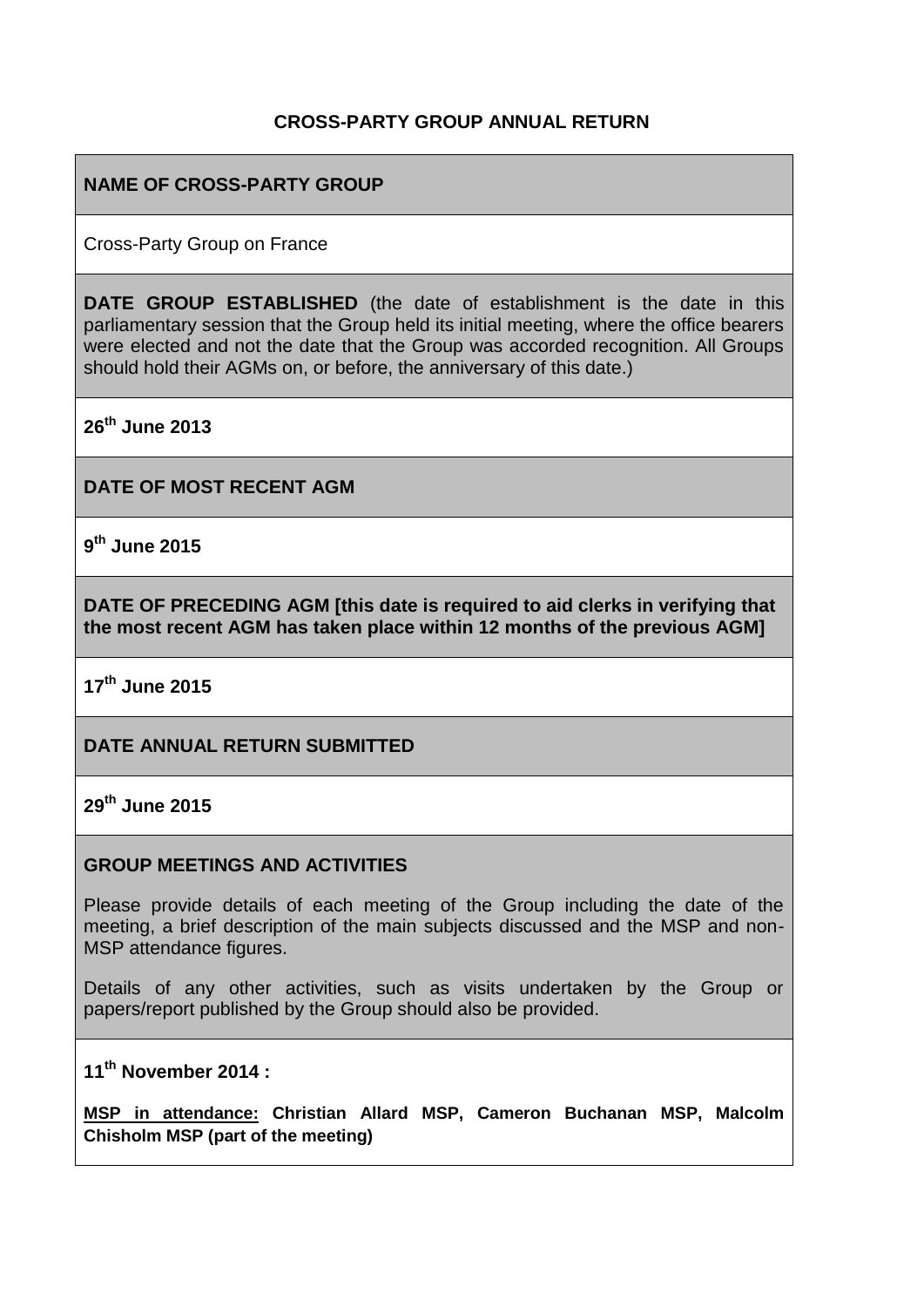**Other attendees: Consul General Pierre-Alain Coffinier, Vicky Crichton, Stuart Donaldson, Vincent Guérin, Christine Jones, Niall MacDonald, Adèle Mortier, Marie-Caroline Nivaigne**

**Guests: Prof Emile Chabal, Edinburgh University, Richard Mowe & Léa Zelenkauskis, French Film Festival UK**

- **Talk on French Politics** by **Prof Emile Chabal** [\(http://www.ed.ac.uk/schools](http://www.ed.ac.uk/schools-departments/history-classics-archaeology/about-us/staff-profiles?uun=echabal&search=1&cw_xml=profile_tab1_academic.php)[departments/history-classics-archaeology/about-us/staff](http://www.ed.ac.uk/schools-departments/history-classics-archaeology/about-us/staff-profiles?uun=echabal&search=1&cw_xml=profile_tab1_academic.php)[profiles?uun=echabal&search=1&cw\\_xml=profile\\_tab1\\_academic.php\)](http://www.ed.ac.uk/schools-departments/history-classics-archaeology/about-us/staff-profiles?uun=echabal&search=1&cw_xml=profile_tab1_academic.php)
- **Presentation of the French Film Festival UK** by **Richard Mowe, director of the FFF UK (**[http://frenchfilmfestival.org.uk/FFF2014/wp/\)](http://frenchfilmfestival.org.uk/FFF2014/wp/)

**21st April 2015 :**

#### **MSP in attendance:**

**Christian Allard MSP, Cameron Buchanan MSP, John Scott MSP**

#### **Other attendees:**

**Christine Jones,** *Treasurer, CPG,* **John Riley,** *CPG Member,* **Ian MacFarlane,** *Franco-Scottish Society,* **Anne-Colette Lequet,** *petitioner,* **Tom Wight,** *Franco-Scottish Society,* **Christian Albuisson,** *Co-author of petition,* **Véronique Bévierre,** *Co-author of petition,* **Brigitte Guénier***, co-author of petition,* **Maxime David,** *Journalist '***Toute l'Europe***',* **Vicky Crichton,** *Policy Advisor, The Scottish Government,* **Marie-Caroline Nivaigne,** *Parliamentary Staff,* **Sheena Cleland,** *Parliamentary Researcher,* **Anca Martin,** *Edinburgh Charlie Hebdo,* **Dr John Riley,** *CPG Member,*

**Adèle Mortier,** *Secretary to CPG, Political Attaché to Consulate General,* **Pierre-Alain Coffinier,** *French Consulate General,* **Vincent Guérin***, Director French Institute,* **Alex McTear,** *Veolia Group,* **Niall MacDonald,** *Parliamentary Assistant to Rob Gibson MSP* **Lee Robb,** *Parliamentary Assistant to Christian Allard MSP*

-minute of silence to mark January's terrorist attacks in Paris followed by accounts from Edinburgh, Glasgow and Aberdeen.

- open discussion following Cameron Buchanan's motion and amendments submitted to the Scottish Parlement regarding proposed changes to the French Consulate and French Institute in Scotland.

- briefing of Veolia's business plans in Scotland

#### **9 th June 2015 :**

**MSP in attendance: Christian Allard MSP, Cameron Buchanan MSP, Malcolm Chisholm MSP, Margaret McDougall MSP**

**Other attendees: Frank Arnold, Sheena Cleland, Consul General Pierre-Alain Coffinier, Vicky Crichton, Vincent Guérin, Christine Jones, Anne-Colette Lequet, Jocelyn MacDonald, Niall MacDonald, Adèle Mortier, Marie-Caroline Nivaigne, Tom**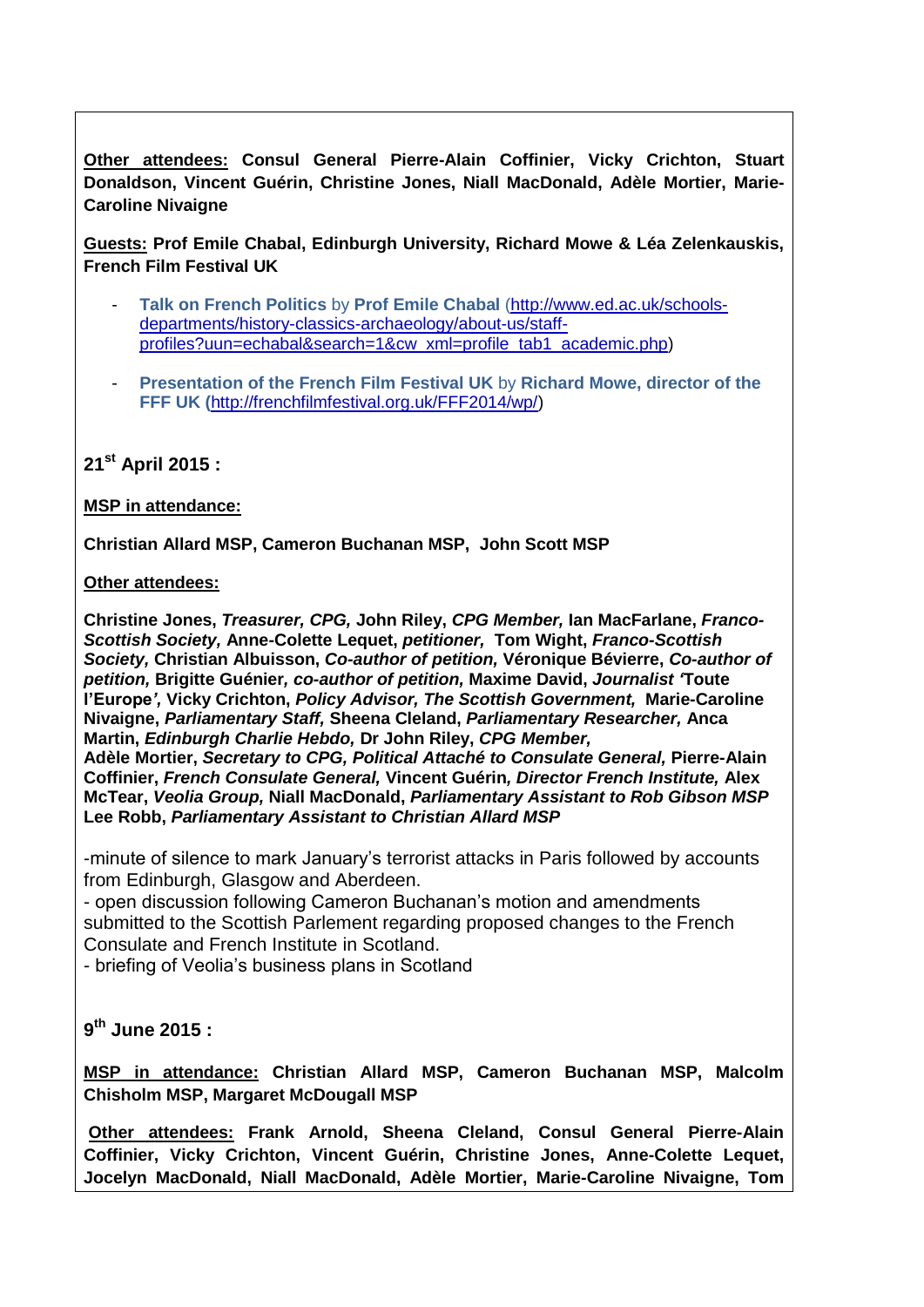#### **Wight**

# **AGM.**

- Elections of office bearers
- Talk by Pierre-Alain Coffinier : 5 years in Scotland as a Consul general

## **MSP MEMBERS OF THE GROUP**

Please provide names and party designation of all MSP members of the Group.

Christian Allard, SNP

Alex Johnstone, Scottish Conservative party

Cameron Buchanan, Scottish Conservative party

John Finnie, Independent

Malcolm Chisholm, Scottish Labour party

Nigel Don, SNP

Richard Baker, Scottish Labour party

Rob Gibson, SNP

Margaret McDougall, Scottish Labour party

John Scott, Scottish Conservative party

### **NON-MSP MEMBERS OF THE GROUP**

For organisational members please provide only the name of the organisation, it is not necessary to provide the name(s) of individuals who may represent the organisation at meetings of the Group.

| <b>Individuals</b> | <b>Adele Mortier</b>       |
|--------------------|----------------------------|
|                    | <b>Christian Albuisson</b> |
|                    | <b>Franck Arnold</b>       |
|                    | Véronique Bévierre         |
|                    | Sheena Cleland             |
|                    | <b>Brigitte Guénier</b>    |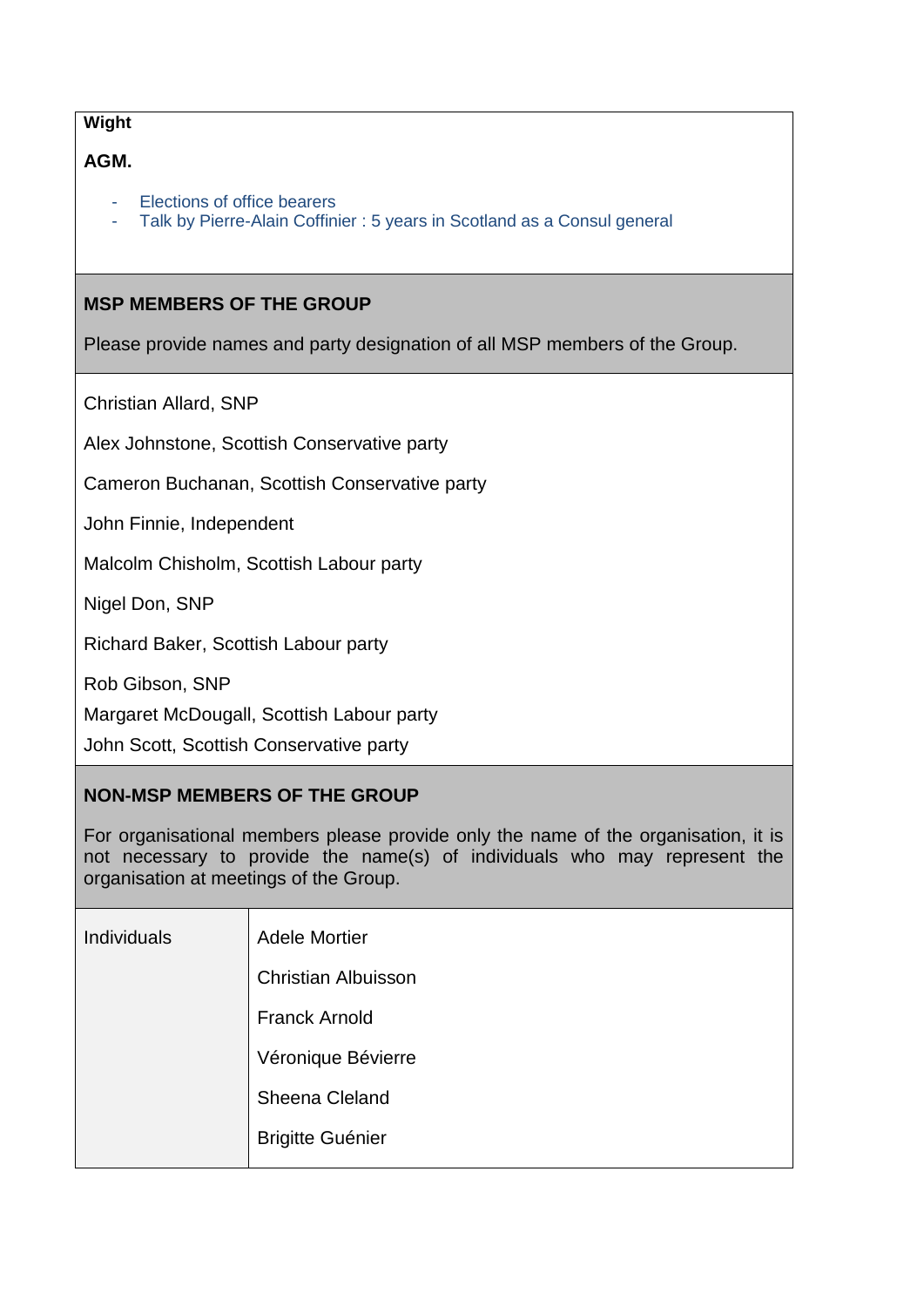|               | Vincent Guérin                        |
|---------------|---------------------------------------|
|               | <b>Christine Jones</b>                |
|               | Anne-Colette Lequet                   |
|               | <b>Niall McDonald</b>                 |
|               | Marie-Caroline Nivaigne               |
|               | Dr. John Riley                        |
|               | Lewis Ritchie                         |
|               | Tom Wight                             |
| Organisations | The Institut français d'Ecosse        |
|               | French Consulate General in Edinburgh |

# **GROUP OFFICE BEARERS**

Please provide names for all office bearers. The minimum requirement is that two of the office bearers are MSPs and one of these is Convener – beyond this it is a matter for the Group to decide upon the office bearers it wishes to have. It is permissible to have more than one individual elected to each office, for example, coconveners or multiple deputy conveners.

| Convener               | <b>Christian Allard</b>        |
|------------------------|--------------------------------|
| <b>Deputy Convener</b> | Alex Johnstone - Richard Baker |
| Secretary              | Adèle Mortier                  |
| <b>Treasurer</b>       | <b>Christine Jones</b>         |

# **FINANCIAL BENEFITS OR OTHER BENEFITS RECEIVED BY THE GROUP**

Please provide details of any financial or material benefit(s) received from a single source in a calendar year which has a value, either singly or cumulatively, of more than £500. This includes donations, gifts, hospitality or visits and material assistance such as secretariat support.

Details of material support should include the name of the individual providing support, the value of this support over the year, an estimate of the time spent providing this support and the name of the organisation that this individual is